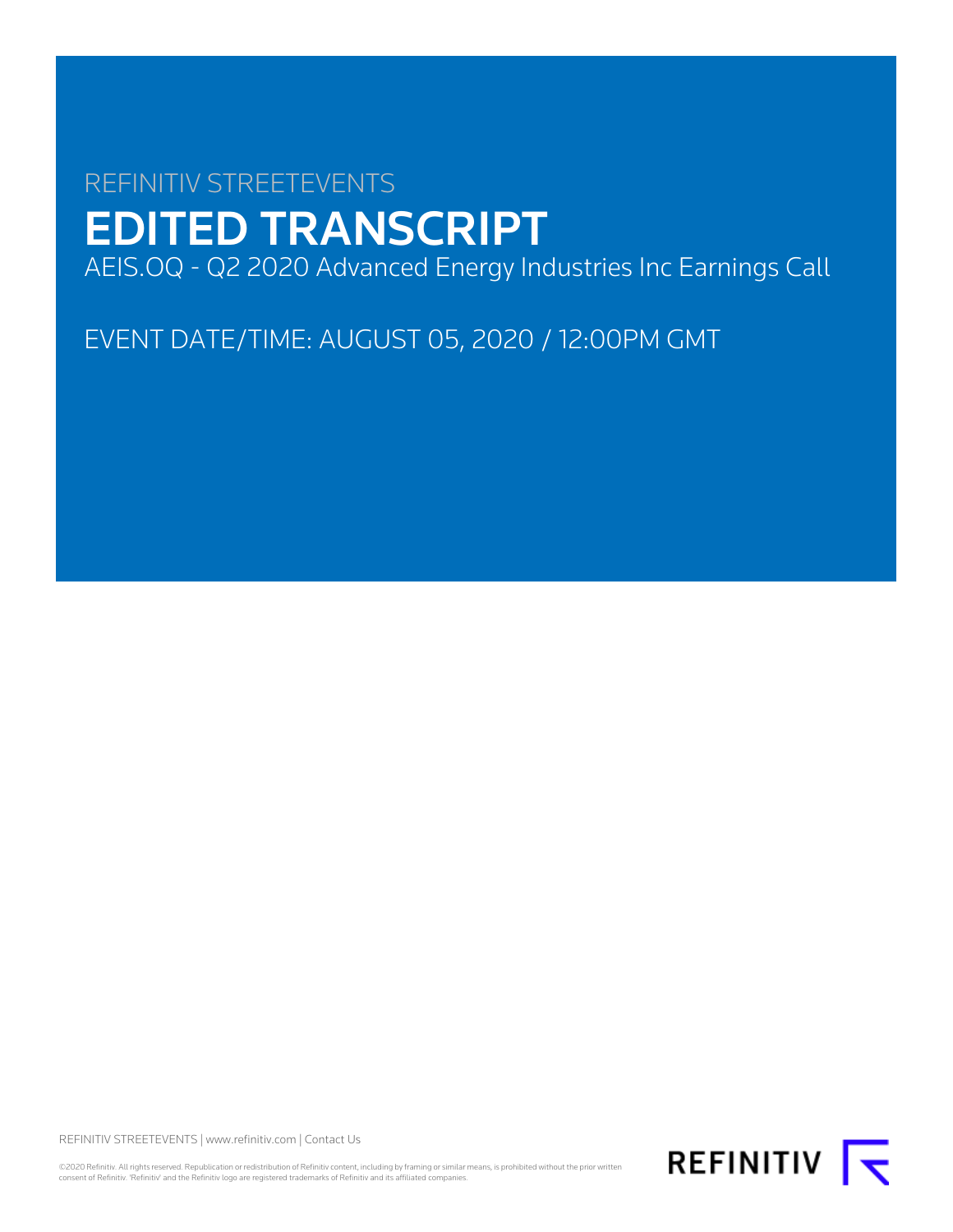# **CORPORATE PARTICIPANTS**

**[Paul R. Oldham](#page-4-0)** Advanced Energy Industries, Inc. - Executive VP & CFO **[Yeuk-Fai Mok](#page-1-0)** Advanced Energy Industries, Inc. - VP of Strategic Marketing & IR **[Yuval Wasserman](#page-2-0)** Advanced Energy Industries, Inc. - CEO & Director

# **CONFERENCE CALL PARTICIPANTS**

**[Amanda Marie Scarnati](#page-8-0)** Citigroup Inc., Research Division - VP & Semiconductor Consumable Analyst **[Krish Sankar](#page-11-0)** Cowen and Company, LLC, Research Division - MD & Senior Research Analyst **[Mehdi Hosseini](#page-9-0)** Susquehanna Financial Group, LLLP, Research Division - Senior Analyst **[Pavel S. Molchanov](#page-12-0)** Raymond James & Associates, Inc., Research Division - Energy Analyst **[Quinn Bolton](#page-7-0)** Needham & Company, LLC, Research Division - Senior Analyst **[Thomas Robert Diffely](#page-6-0)** D.A. Davidson & Co., Research Division - MD & Senior Research Analyst

# **PRESENTATION**

## **Operator**

Good day, ladies and gentlemen, and thank you for standing by. Welcome to Advanced Energy's Second Quarter 2020 Earnings Conference Call. (Operator Instructions) Please be advised that today's conference may be recorded. (Operator Instructions)

<span id="page-1-0"></span>I would now like to hand the conference over to one of your speakers today, Edwin Mok, Vice President of Strategic Marketing and Investor Relations. Sir, please go ahead.

#### **Yeuk-Fai Mok** - Advanced Energy Industries, Inc. - VP of Strategic Marketing & IR

Thank you, Michelle. Good morning, everyone. Welcome to Advanced Energy's Second Quarter 2020 Earnings Conference Call. With me today are Yuval Wasserman, our CEO; Paul Oldham, our CFO; and Brian Smith, our Director of Investor Relations. If you have not seen our earnings press release, you can find it on our website at ir.advanced-energy.com. There, you will also find a slide presentation to follow along the discussion today.

Before I begin, I'd like to mention that Advanced Energy will be participating at multiple investor conferences in the coming months. As the events occur, we will make the announcement.

Let me remind you that today's call contains forward-looking statements that are subject to risks and uncertainties that could cause actual results to differ materially and are not guarantees for future performance. Information concerning these risks and uncertainties is found in our filings with the SEC. All forward-looking statements are based on management's estimates, projections and assumptions as of today, August 5, 2020, and the company assumes no obligation to update them. Long-term targets presented today, which include our aspirational goals and the integration targets, should not be interpreted in any respect as guidance.

On today's call, our financial results will be presented on a non-GAAP financial basis, unless otherwise specified. Any explanation of our non-GAAP financial measures as well as reconciliation between GAAP and non-GAAP measures can be found in our press release today.

With that, let me pass the call to our CEO, Yuval Wasserman. Yuval?

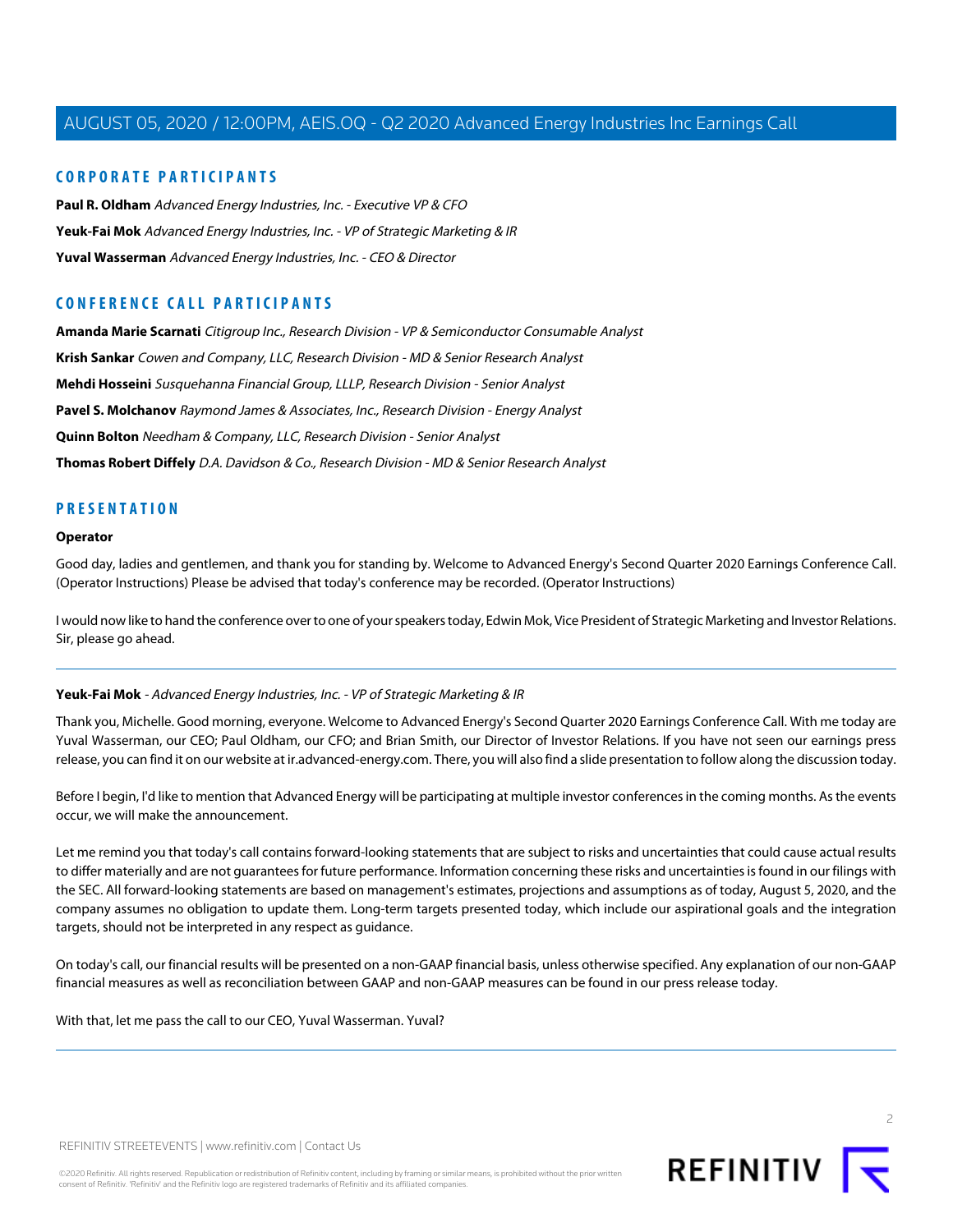## <span id="page-2-0"></span>**Yuval Wasserman** - Advanced Energy Industries, Inc. - CEO & Director

Thank you, Edwin. Good morning, everyone, and thank you for joining us on this call. This was a good quarter for Advanced Energy with strong demand across several of our markets and solid execution, which enabled us to deliver financial results at or above the high end of our expectations in a continued challenging environment.

The strength in demand is fueled by multiple technology trends that are driving the data economy in the Fourth Industrial Revolution that result in an acceleration in adoption due to COVID 19. In line with our growth and diversification strategy, the acquisition of Artesyn has expanded our exposure to these trends and verticals, and we are ahead of plan in driving the integration of the combined company and achieving our synergy goals.

Our pure-play power strategy focus and our integrated functional organization provide us with the synergy, operational excellence and capabilities, which allowed us this quarter to deliver sequential growth in 3 of our 4 market verticals, resulting in revenue of \$340 million. We generated non-GAAP EPS of \$1.18, above our guided range, and our highest operating cash flow in 2 years.

In the midst of the current global pandemic, we continue to put the safety and health of our employees and our communities first. At the end of the second quarter, all of our major manufacturing sites had returned to near full capacity, operating with enhanced safety protocols and physical separation that are above and beyond local government requirements.

Our supply chain continues to improve, but we still see some bottlenecks that require for active action to manage shortages and on-time delivery of raw materials. With the increase in global cases of COVID-19, the environment is very dynamic and unpredictable, and our results may continue to be impacted more by operating conditions and capacity than by underlying demand.

Turning now to our markets and performance. Demand from the semiconductor market grew once again in the second quarter driven by continued strength in foundry/logic applications and improved demand for memory applications, particularly in NAND on the transition to higher layer accounts.

Since reaching the cyclical trough in the second quarter of 2019, our sales into the semiconductor market grew by 61% year-over-year, outpacing the WFE and our peers. This strong performance confirms our market share gains, the increased power content in leading-edge applications, our expanded product portfolio and the normalization of customers' inventories. With memory investment in this cycle remaining well below the last, we believe that we're well positioned to continue to outgrow the industry when memory investments resume.

Looking into the third quarter, we expect our sales into the semiconductor market to continue to grow. As a leading innovator in semi power solutions, we continue to deliver groundbreaking technologies and products to enable our customers' innovation. At the recent SEMICON West, we introduced 3 new process power products and a new configurable embedded power supply. The process for our products are being evaluated by multiple customers for ALD, ALE, advanced conductor etch and PECVD process for leading-edge logic and memory devices.

The embedded power supply, iHP, is the latest of our broad portfolio of configurable power supplies and is a high-power multi-output system that can be used for multiple auxiliary power applications in both front-end and back-end tools. We expect successful evaluation of this product to drive additional cross-selling revenue and expand our addressable market within semi.

Beyond new products, our leading technology continued to generate new design wins and market share gains. Design wins we announced previously have resulted in RF match revenue in Q2 that is almost double year-over-year. In addition, recently, we shipped several units of our most advanced triple-frequency Navigator RF matching network. Our focused effort to -- in remote plasma sources continue to drive growth each quarter as our superior process performance and long chamber lifetime resonate with customers. Finally, recent design wins in etch and dry clean applications continue to strengthen our position at Korean OEMs.

In our industrial and medical markets, revenue grew sequentially driven by strong demand in medical applications, improved ability to deliver products from our ramping factories and initial recovery from the product transition by a large customer we discussed in Q1. Although we grew sequentially, macro weakness exacerbated by COVID-19 continues to limit the overall industrial market. Within this environment, Q2 was one of



©2020 Refinitiv. All rights reserved. Republication or redistribution of Refinitiv content, including by framing or similar means, is prohibited without the prior written consent of Refinitiv. 'Refinitiv' and the Refinitiv logo are registered trademarks of Refinitiv and its affiliated companies.

3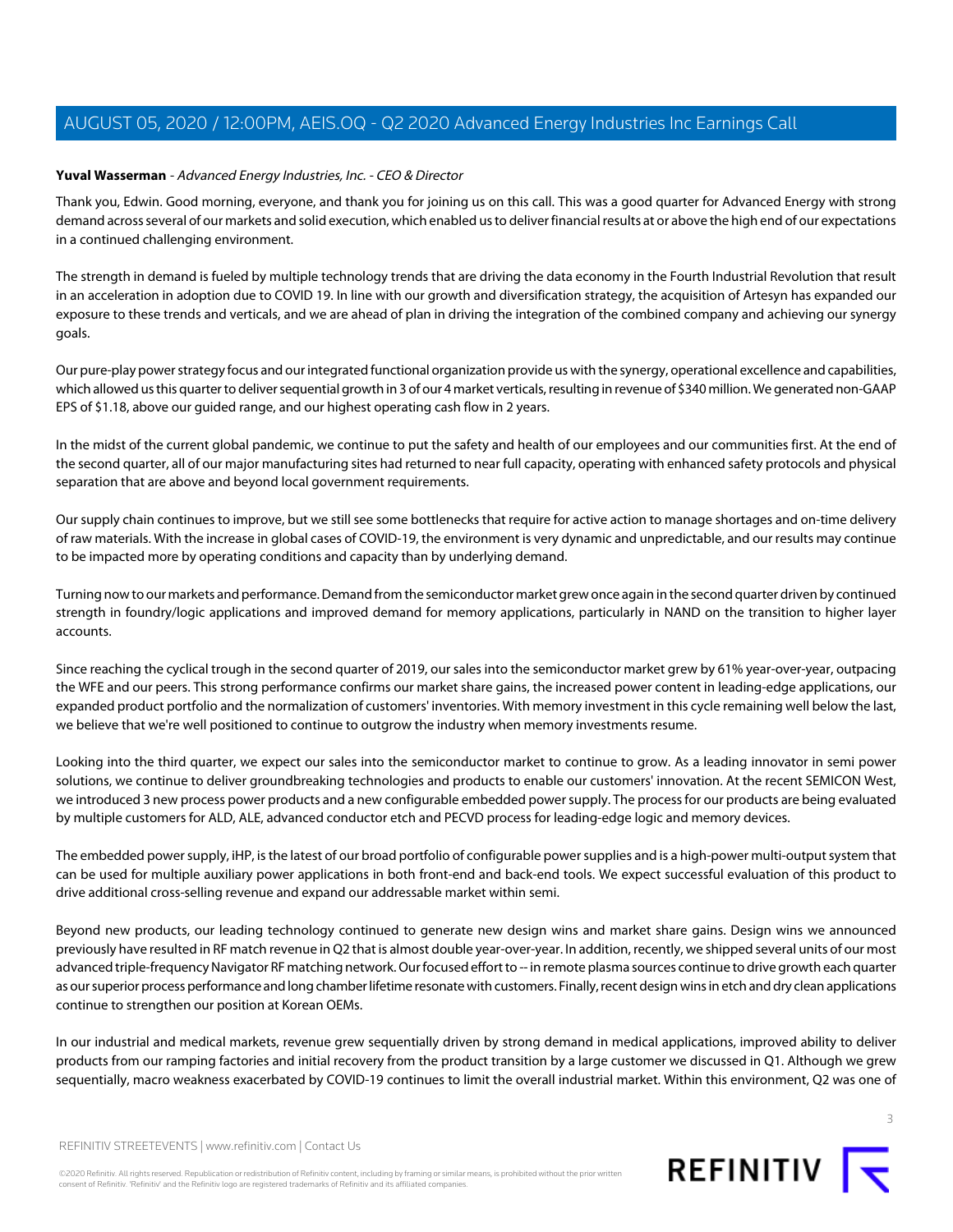our strongest quarters for medical products as very strong demand for COVID-related critical care and medical applications more than offset weakened demand in elective and cosmetic procedures. In addition, we won multiple new designs for applications ranging from DNA sequencing and mobile X-ray to surgical microscopes. Looking forward to Q3, we expect revenue in the industrial and medical vertical to grow sequentially, supported by ongoing demand in medical and our improved production capacity.

Revenue in our data center computing market was down slightly from record levels last quarter with continued sequential growth in hyperscale, offset by lower enterprise computing revenue due to supply constraints. Overall, data center computing grew 89% year-over-year on a pro forma basis, and hyperscale was up more than 5x over last year's pro forma level due primarily to our market share gains. In addition, we began shipping production units to a third major hyperscale customer this year as we secured a leading position in its common data center platform. With the third major hyperscale customer, we remain confident and believe that the second half of 2020 revenue in data center computing will remain close to the robust levels seen in the first half, assuming our manufacturing capacity is not affected by future waves of COVID-19.

At the OCP Virtual Summit in May, we launched our next-generation power shelf, which is designed to support the data center infrastructure migration to 48 volts. We have seen increased interest in our power shelf solutions from a widening group of data center customers, ranging from gaming and retail to consumer Internet and international cloud service providers.

With growing demand for artificial intelligence applications, AI data center racks are projected to consume up to 7x more power than traditional data center racks. We believe our industry-leading power conversion efficiency and our continuing innovation in data center rack power architecture will both drive our growth and play a critical role in helping the industry reduce electricity consumption.

Beyond data centers, our industry-leading power efficiency and power density will be important enablers for improving energy sustainability across many industries. Recently at SEMICON West, our customers, Applied Materials, announced its SuCCESS2030 initiative. Advanced Energy is one of the 6 strategic partners working with Applied towards a more sustainable supply chain. By advancing our energy-efficient products and our environmentally efficient operations, we are adhering to our commitment to sustainability leadership.

Finally, demand from our telecom networking markets increased from the first quarter as these markets appeared to be reaching a bottom. In addition, revenues in the second quarter benefited from high volume of shipments of several prior design wins across multiple customers. While investment across global telecom infrastructure continued to be delayed by COVID-19 and geopolitical tension, strong demand for data center networking is generating increased sales for our products during the quarter with our next-generation interconnect router design due to our industry-leading power density.

Looking into the third quarter, we expect to see revenue maintained around these levels. Long term, global deployment of 5G infrastructure will drive new requirements for more advanced power systems.

To summarize, our operational excellence and execution allowed us to capitalize on strong demand from our customers and increased revenue. As a pure-play power leader, we grew our market leadership, introduced innovative new products and realized the synergistic benefits of the Artesyn acquisition. While COVID-19 is still affecting macroeconomic and operating conditions, this crisis is also accelerating the adoption of the technologies behind the Fourth Industrial Revolution, potentially increasing the long-term organic growth rate in our core markets.

Overall, we're executing our strategic plan to grow faster than our markets and to accelerate earnings growth. And we are making good progress towards achieving our long-term aspirational goals of over \$1.5 billion in revenue, over \$6.5 non-GAAP EPS and over 23% ROIC.

I'd like to thank our customers, shareholders, partners and our valued employees for your support, especially during these challenging times. I look forward to speaking with many of you in the upcoming quarter.

With that, let me turn the call over to Paul. Paul?



REFINITIV STREETEVENTS | [www.refinitiv.com](https://www.refinitiv.com/) | [Contact Us](https://www.refinitiv.com/en/contact-us)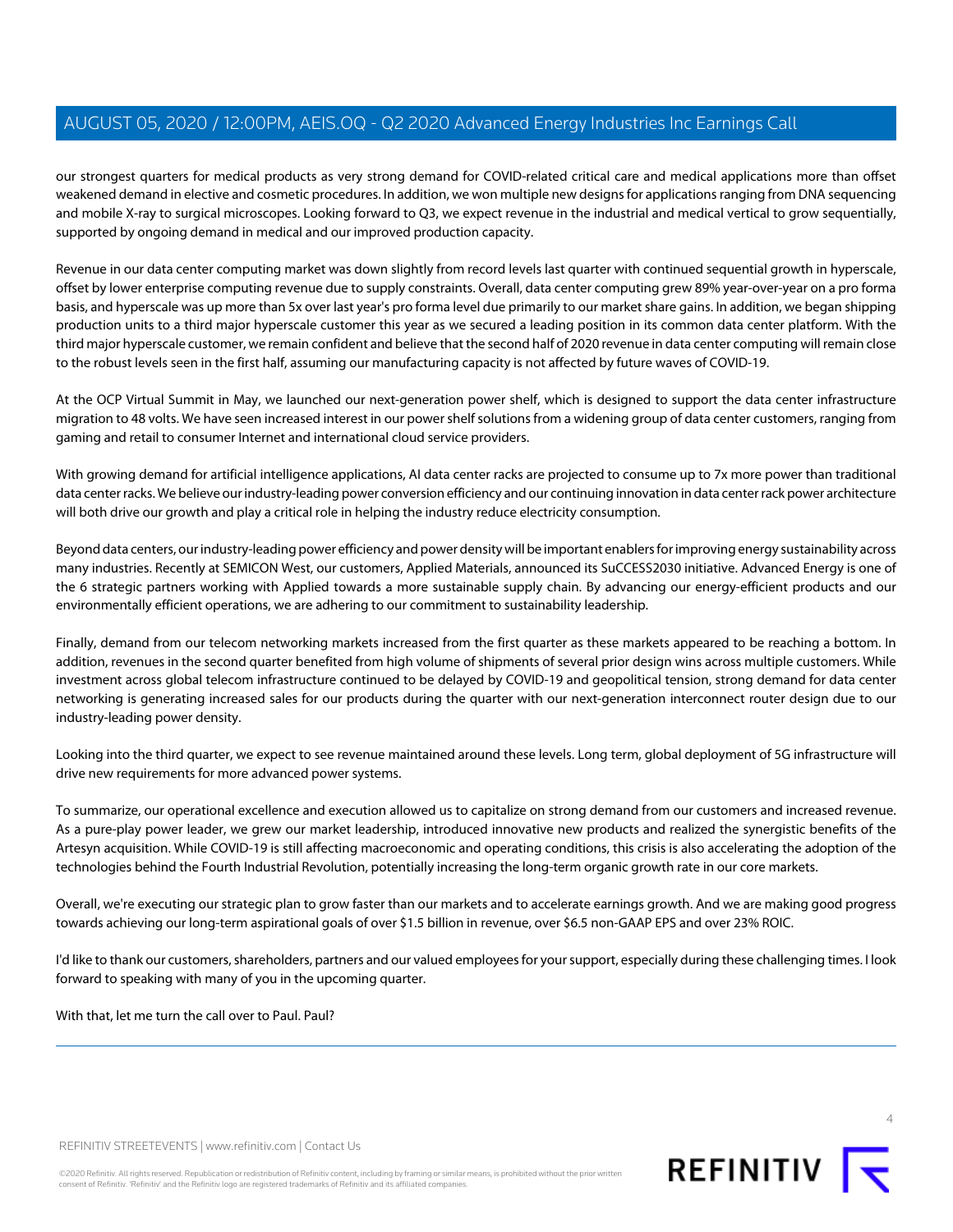# <span id="page-4-0"></span>**Paul R. Oldham** - Advanced Energy Industries, Inc. - Executive VP & CFO

Thank you, Yuval, and good morning, everyone. Before I begin, please note that all financial measures presented today will be on a non-GAAP basis, unless otherwise stated. Excluded from non-GAAP results are amortization, stock compensation, integration and transition costs, unrealized foreign exchange gains and losses and restructuring items. This quarter, we recorded \$5.8 million in restructuring costs related to the transition of manufacturing from Shenzhen to Malaysia and other actions associated with synergies related to the Artesyn acquisition. We also recorded \$1.1 million in noncash, unrealized FX losses related to long-term lease and pension liabilities. A full reconciliation from GAAP to non-GAAP measures can be found in our press release issued earlier today.

In our second quarter, we delivered outstanding financial results, exceeding expectations and guidance for revenue, gross margin, operating margin and cash flow generation. Our team's strong execution in the challenging environment enabled our non-GAAP EPS to be above our widened range and our annualized return on invested capital to increase to over 20%. Cash increased by \$28 million, and we generated additional synergies from the integration of Artesyn.

Second quarter revenue was a record \$340 million, up 7.7% from \$315 million last quarter and up 152% from \$135 million a year ago. On a pro forma basis, including a full quarter of Artesyn revenue in prior periods, Q2 revenue grew 24% year-over-year with strong growth in semiconductor and data center computing markets, partially offset by declines in industrial and medical and telecom and networking. Excluding Artesyn, organic revenue grew 11.5% sequentially and 34% year-over-year to \$180 million.

Turning to revenue by market. Sales in semiconductor in Q2 were \$145 million, up nearly 9% from the strong first quarter and up 61% year-over-year. On an organic basis, semi revenue grew 60% year-over-year with strong demand from foundry/logic and higher investment in NAND memory. Semi product sales were up over 9% sequentially and 88% year-over-year. Semi service revenue also grew about 9% from last quarter but declined 8% from last year due to COVID-19-related capacity constraints in some of our service centers. Overall, our semiconductor revenues have grown faster than WFE and the vast majority of our peers, both year-to-date and year-over-year in Q2.

Revenue from our industrial and medical markets was \$71 million, up 14% sequentially as a result of growth related to critical care medical devices, increased thin film market demand and our improved ability to deliver products. On a pro forma basis, revenue declined 23% year-over-year driven by general macro weakness in several of our industrial sectors, exacerbated by the COVID-19 crisis.

Data center computing revenue was \$83 million, down 3% from the exceptionally strong first quarter but up 89% year-over-year on a pro forma basis. Hyperscale continued to grow, offset by lower enterprise revenues, mainly due to capacity constraints in our Philippines facility.

Telecom and networking revenue was \$40 million, up nearly 20% sequentially on solid shipments of our design wins. On a pro forma basis, revenues declined almost 14% year-over-year as the global telecom infrastructure investment continued to be impacted by the pandemic.

Non-GAAP gross margin for the quarter expanded almost 100 basis points sequentially to 38.7%. Margins benefited from substantially better-than-expected product mix and material cost and positive other cost of sale items, partially offset by increased costs related to COVID. In addition, we improved factory utilization overall and are beginning to see the impact of some of our synergy actions. Although we do not expect all of these favorable items to repeat next quarter, we continue to make steady progress on our goal to improve overall gross margins to greater than 40%.

Non-GAAP operating expenses were \$77.8 million, up \$3 million from last quarter, primarily related to increased R&D investments and variable expenses associated with the higher revenues. Expense as a percent of sales improved almost 100 basis points, demonstrating the synergy and leverage in our model and at under 23% of sales is in the top quartile of our competitors even as we continue to make critical investments to drive growth.

Non-GAAP operating income improved to \$53.8 million and 15.8% of revenue. Non-GAAP other expense was approximately \$500,000, down from \$3.5 million last quarter, primarily on the timing of an insurance claim and subsequent recovery and on lower net interest expense. We expect total other expense to be in the \$1 million to \$1.5 million range going forward.

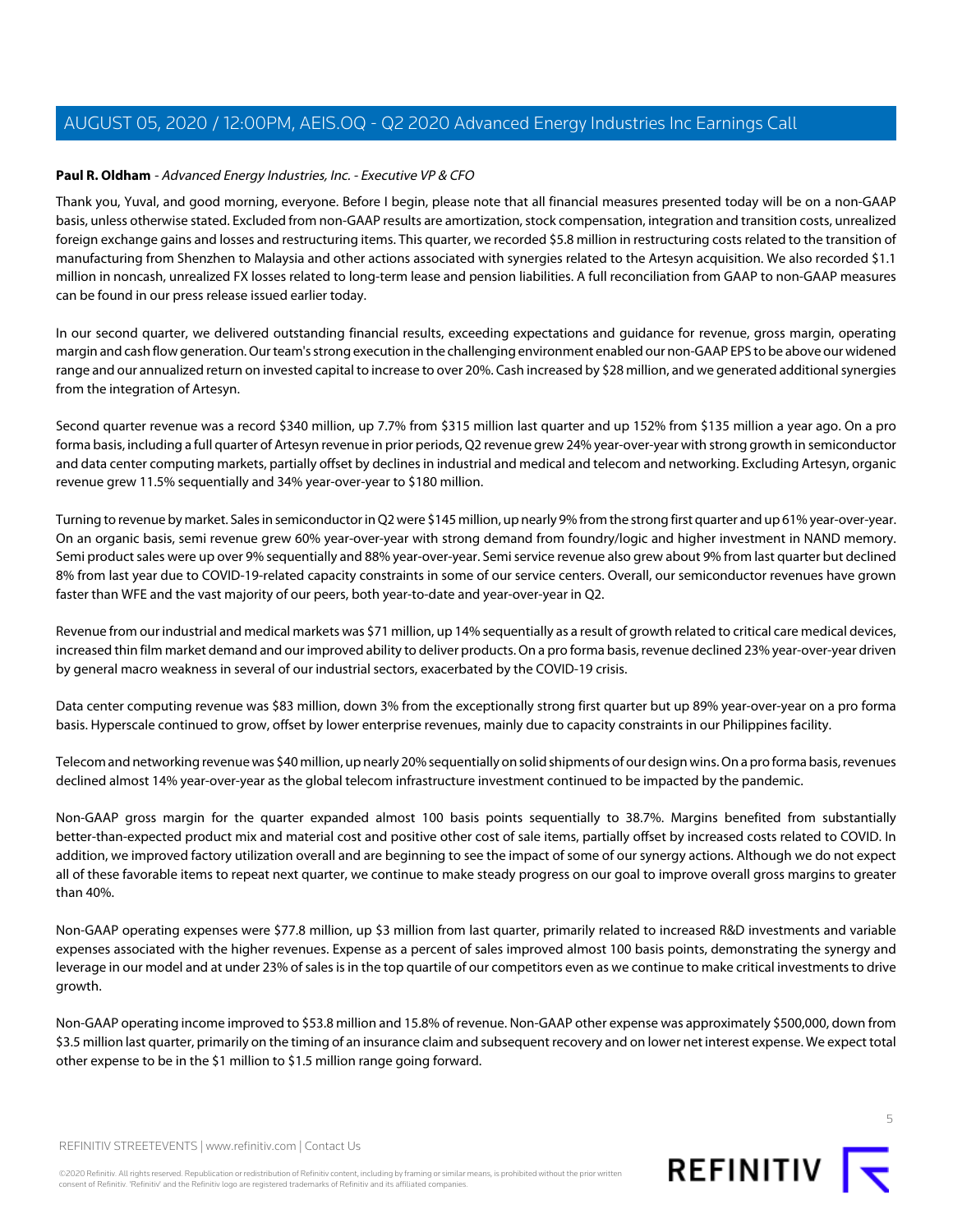Our non-GAAP tax expense was \$7.9 million or 14.7%, primarily as a result of integrating Artesyn into our structure and favorable mix of foreign earnings. Looking forward, we expect the GAAP and non-GAAP tax rate to remain around 15% to 17%.

Non-GAAP earnings for the quarter was \$1.18 per share, up 30% from \$0.91 last quarter on higher revenue and margins. EPS was up over 150% from \$0.45 a year ago. The Artesyn acquisition continues to contribute positively to our consolidated results. The acquisition was solidly accretive in Q2, adding over \$0.30 per share to non-GAAP earnings, including the interest expense of financing. And as of the end of Q2, realized synergies to date were over \$20 million.

As a result, we have largely achieved our Phase 1 synergy goals after the first 3 quarters, well ahead of our original plan of 18 to 24 months. As we integrate Artesyn, we have found new opportunities to further improve our costs, allowing us to reinvest part of the achieved synergies into R&D to drive faster long-term growth while keeping our long-term operating margin goal of over 20%. Based on the great progress we have made, we remain confident in meeting or exceeding our long-term targets of \$40 million of annualized synergies and \$1.50 per share in EPS accretion.

Turning now to the balance sheet. We ended the quarter with cash and marketable securities of \$383 million, up \$28 million from Q1. Operating cash flow from continuing operations was \$38.6 million, our highest level since Q2 of 2018. Receivables increased on higher sales, and DSO rose by 1 day to 62 days. Inventory increased by \$25 million. And turns were 3.2x, reflecting investments we made to manage risk in the COVID environment.

Payables were \$180 million, representing 77 days of DPO. Total days of net working capital were 97, up 6 days from last quarter. Capital expenditures for the quarter were \$7.3 million, and depreciation was \$6.6 million. During the quarter, we repaid \$4.4 million of debt and ended with total bank debt of \$331 million, resulting in gross debt leverage of 1.8x. We did not repurchase any shares during the quarter.

Now let me turn to guidance. In the near term, we continue to see strong demand in our semiconductor market and anticipate continued modest improvement in industrial and medical. We expect demand in the data center computing and telecom and networking markets to fluctuate at around the current levels. However, we continue to see changes in the environment related to COVID-19 as many governments reimplement certain levels of quarantine.

Factoring in the limited visibility and ongoing operating and macroeconomic risk related to COVID, we are guiding Q3 revenue to \$350 million, plus or minus \$25 million. Based on anticipated mix, volume and ongoing COVID-related costs, we expect non-GAAP gross margins to be in the 37% to 38% range, up 150 basis points from last quarter's guidance as we gain more traction on our synergy and structural improvements. Operating expenses are expected to be about flat, including increased engineering investments related to a new advanced dielectric etch evaluation program with a strategic OEM. As a result, we expect non-GAAP earnings at \$1.15 per share, plus or minus \$0.25.

To summarize, we delivered a great quarter operationally and financially with record revenues, improvement in gross margin and operating margins and almost 30% sequential increase to our non-GAAP earnings. Our pure-play power strategy is enabling us to capitalize on market and technology trends across many of our verticals, accelerate growth and realize synergy and operating benefits ahead of our plan. We are well on our way to building the business and financial model of a top-tier industrial technology company, and we are on track to meeting or exceeding our stated long-term aspirational goals.

With that, we will take your questions. Operator?

# **QUESTIONS AND ANSWERS**

#### **Operator**

(Operator Instructions) Our first question comes from the line of Tom Diffely with D.A. Davidson.

REFINITIV STREETEVENTS | [www.refinitiv.com](https://www.refinitiv.com/) | [Contact Us](https://www.refinitiv.com/en/contact-us)

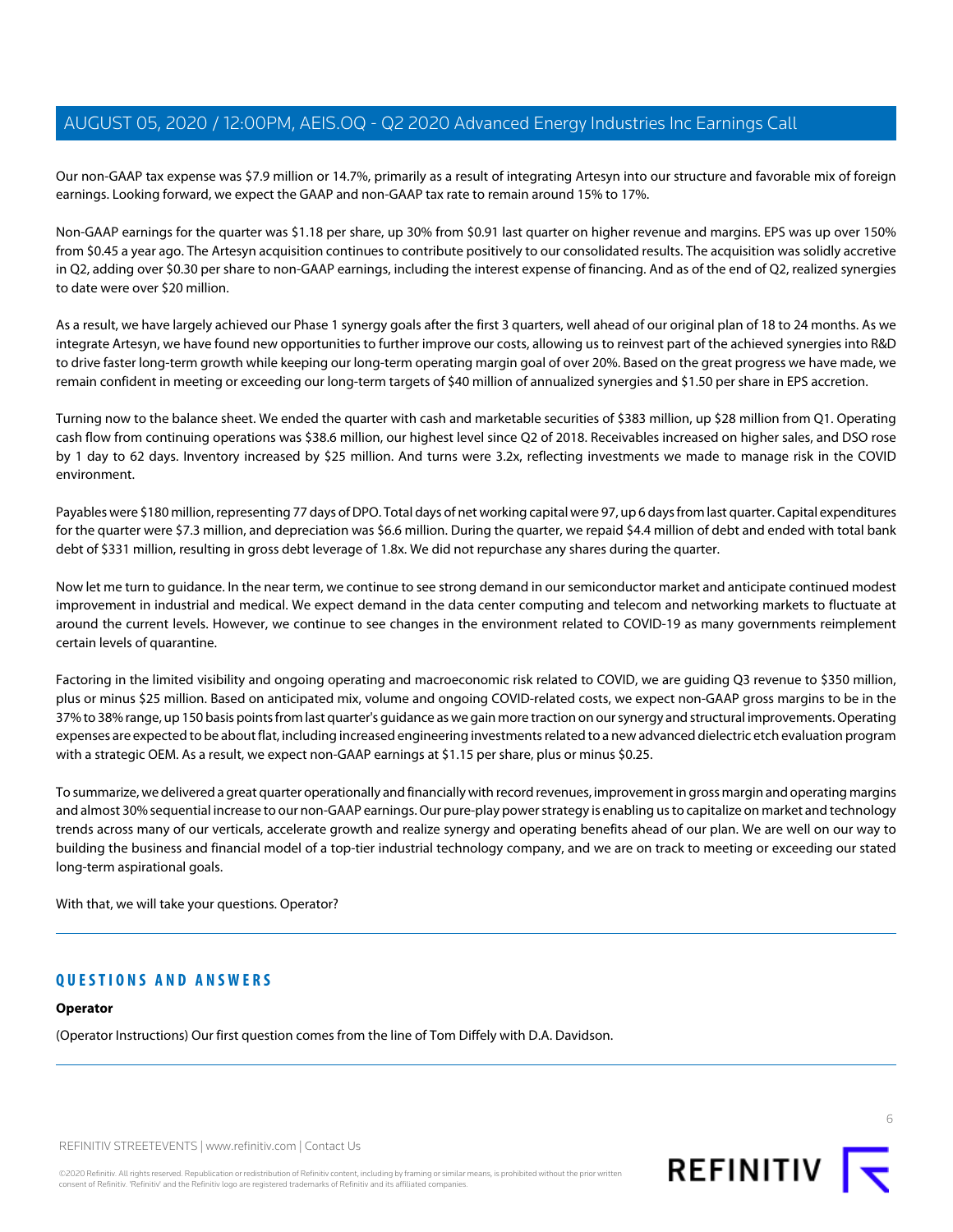# <span id="page-6-0"></span>**Thomas Robert Diffely** - D.A. Davidson & Co., Research Division - MD & Senior Research Analyst

So first, I'm curious, as we ramp up the semiconductor business right now, you mentioned that it's obviously a combination of markets and share gains. But I'm curious, are you seeing the beginnings of an inventory increase at your customers yet? Or is that still to come?

#### **Yuval Wasserman** - Advanced Energy Industries, Inc. - CEO & Director

I can't comment on that, Tom. I don't think we have enough visibility to report on our customers' inventory. We -- I'm sorry?

## **Thomas Robert Diffely** - D.A. Davidson & Co., Research Division - MD & Senior Research Analyst

I was just going to say that, yes, through the cycle, typically, the inventory gets bled off when things slow down. But then you outgrow the market because both your end markets go up faster. And also, there's a build in the channel. So maybe not specifically for customers but just in general, are you seeing the build of your tools in the marketplace from an inventory point of view?

# **Paul R. Oldham** - Advanced Energy Industries, Inc. - Executive VP & CFO

Yes. Tom, as Yuval said, it's hard for us to have exact visibility to our customers. But I can say that we continue to see steady pull. Our bin sizes, our levels, aren't really changing. So we're not seeing increase in inventory in the bins. And our sense is our customers are consuming inventory at the rate we're shipping it.

## **Yuval Wasserman** - Advanced Energy Industries, Inc. - CEO & Director

Yes. We don't see any abnormal behavior, Tom. And our demand continued to be strong. And we're very constructive towards Q3 within semi.

#### **Thomas Robert Diffely** - D.A. Davidson & Co., Research Division - MD & Senior Research Analyst

Great. And then, Paul, when you look at the new products, what do you think the impact will be on margins over time as they start to become more accepted in the marketplace?

#### **Paul R. Oldham** - Advanced Energy Industries, Inc. - Executive VP & CFO

Well, generally, our new products, Tom, have more innovation, more capability in semi, more power or accuracy. And as a result, we expect to sustain or grow our margins with our new products, as we've done historically.

#### **Yuval Wasserman** - Advanced Energy Industries, Inc. - CEO & Director

Another comment related to that, Tom. As we develop new products, we rely on a future combined operation organization and platform that is a combination of a traditional AE and the Artesyn very efficient operation. So we expect to benefit from a much more efficient manufacturing and lower cost manufacturing for our future products. Some of these products will be vertically integrated.

#### **Paul R. Oldham** - Advanced Energy Industries, Inc. - Executive VP & CFO

And of course, as we transition the product portfolio and complete the synergy and activities with Artesyn, all of these things will contribute overall to our ability to continue to drive gross margins higher and above our goal of 40%.



7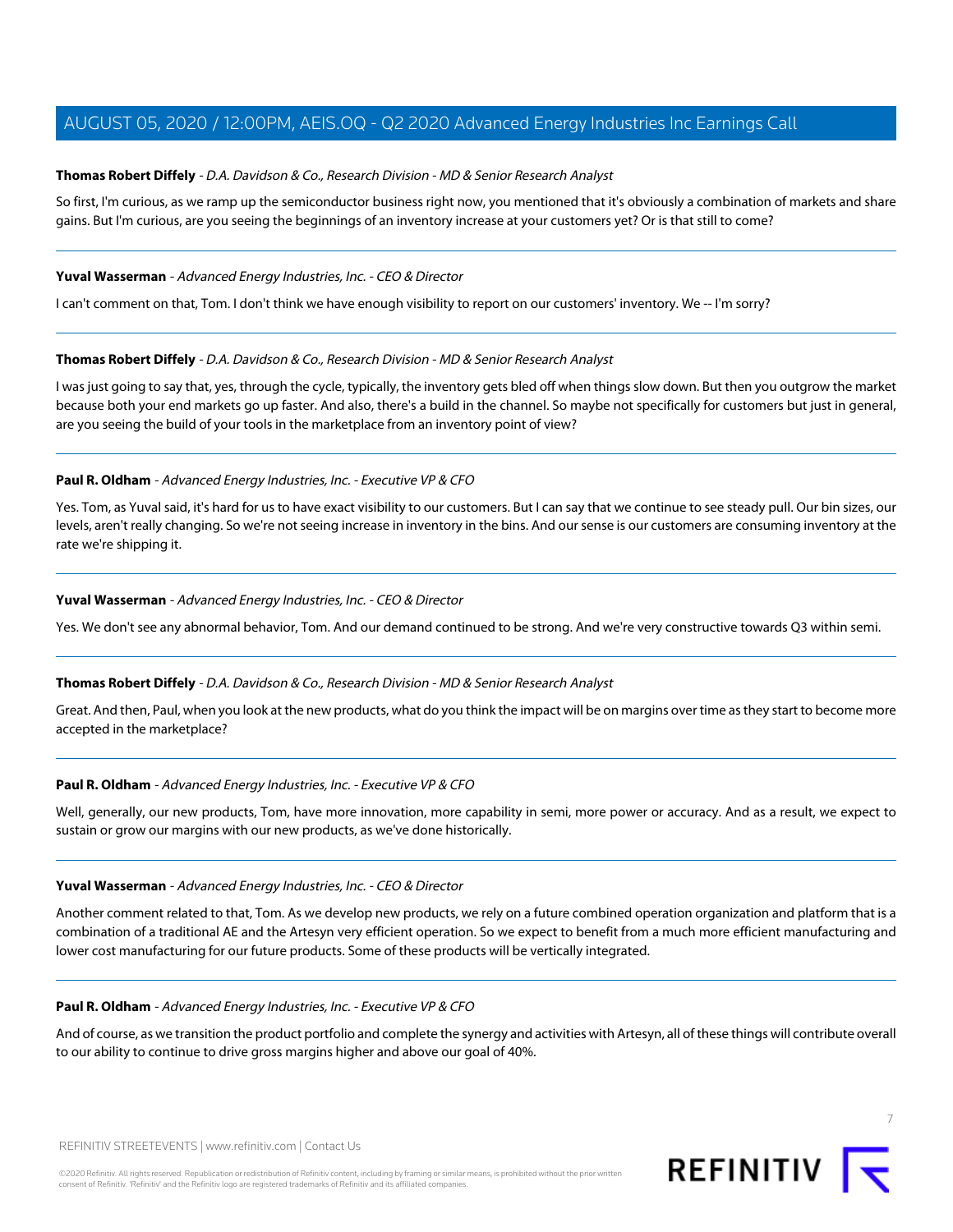# **Yuval Wasserman** - Advanced Energy Industries, Inc. - CEO & Director

Yes. And we're making great progress toward that.

#### **Thomas Robert Diffely** - D.A. Davidson & Co., Research Division - MD & Senior Research Analyst

Yes. Okay. And finally, Paul, you mentioned that there were some supply constraints. It seemed like that was more centered around the data center business. I was wondering if you could explain why it hit that segment of your market more than the rest.

## **Paul R. Oldham** - Advanced Energy Industries, Inc. - Executive VP & CFO

Yes. I think as you look at -- at this point, our factories are largely up and running. But we still have point issues with supply. You noticed our inventory was also up this quarter. Part of that was an effort to make sure we had adequate supply to meet our customer needs. But you still need a full kit to ship products. And then in this case, that particular market and a few products there were impacted the most by supply constraints in the factory and material.

#### **Operator**

<span id="page-7-0"></span>And our next question comes from the line of Quinn Bolton with Needham & Company.

## **Quinn Bolton** - Needham & Company, LLC, Research Division - Senior Analyst

Paul, I guess I'm scratching my head a little bit on that gross margin guidance. I know you guys had a much stronger gross margin in the second quarter. But when I look at the revenue mix shift in Q3, it sounds like semiconductor, which is your highest gross margin business, is going to be growing the fastest. So -- and overall, revenue is up. So you should get better absorption in the factories. And I'm just trying to understand why margin could be down 120 basis points at the midpoint.

#### **Paul R. Oldham** - Advanced Energy Industries, Inc. - Executive VP & CFO

Yes. It's a good question, Quinn. This quarter, as I explained, we had pretty much everything go right. Obviously, we had COVID costs, which were unfavorable, but we -- but that continues. So as we look forward, we just don't see all of those things continuing to fall to the right side. And although semi is up, our mix within our overall product portfolio in the different product categories has as much impact as just one market or another. And so on balance, when we look at the operating activities in the third quarter, we do see margins down a little bit.

I'll also note that while our factories are largely up and running, we are focused on reducing inventory. And we have inventory position in the hubs and other areas which we expect to draw down, which is part of the revenue increase in Q3, not necessarily all higher factory output.

#### **Quinn Bolton** - Needham & Company, LLC, Research Division - Senior Analyst

Got it. Understood. And then I guess, just looking toward -- with revenue guided to about \$1.4 billion on an annualized basis, it looks like you guys are well on your way to your aspirational 2022 goal. Just wondering if you had any updated thoughts. I mean, it certainly seems like you're tracking to that kind of target perhaps even before 2022. But just as you look out, WFE, I think, is expected to be up high single digits to 10% next year. In that kind of environment, how would you look at that aspirational goal? And how close do you think you can get next year?

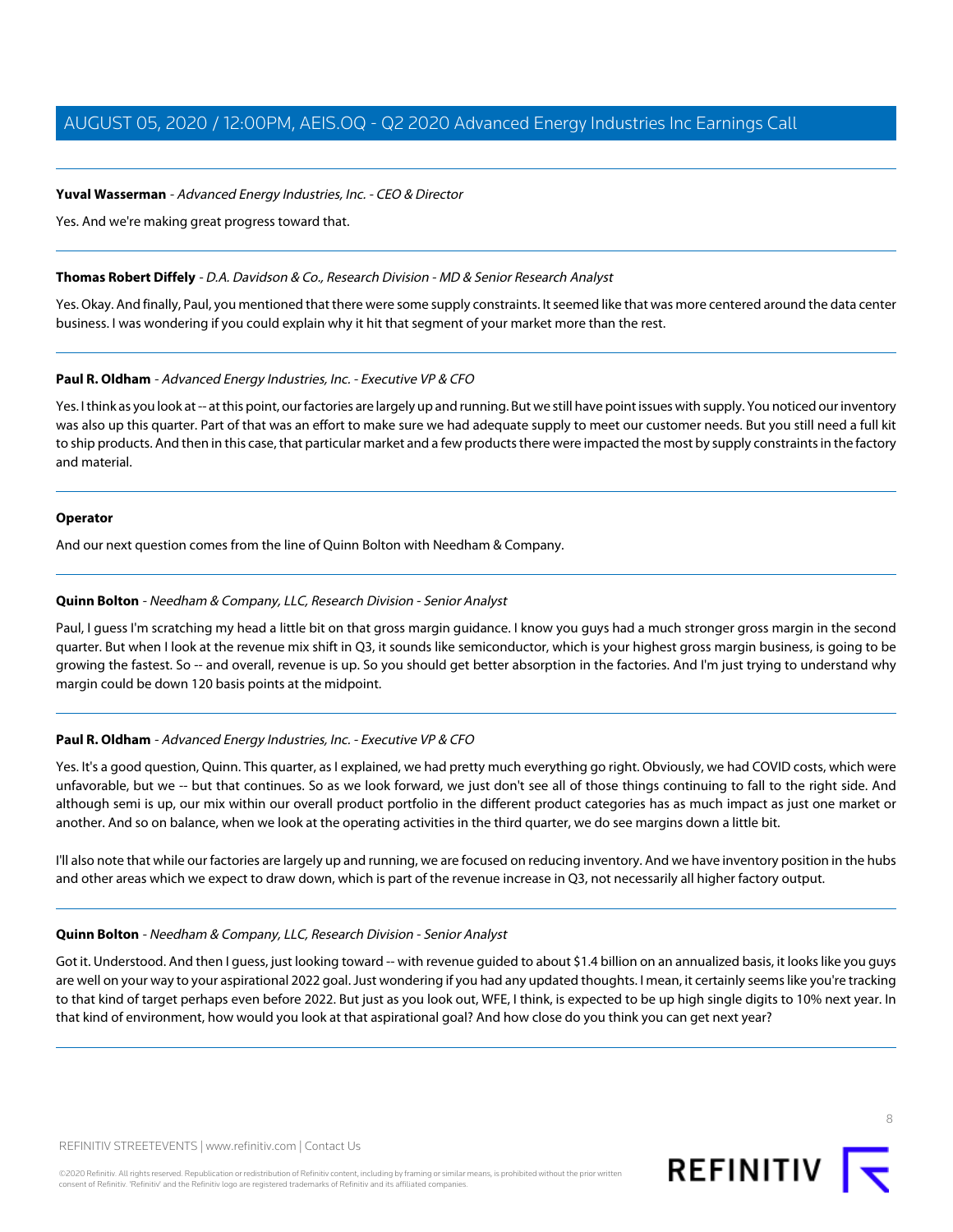## **Yuval Wasserman** - Advanced Energy Industries, Inc. - CEO & Director

Good question, Quinn. And as we do almost every year, our intent is to update our goals, long-term goals, as we complete our strategic planning process. And within the next few months, we will find the right platform to announce our updated goals.

#### **Operator**

<span id="page-8-0"></span>And our next question comes from the line of Amanda Scarnati with Citi.

## **Amanda Marie Scarnati** - Citigroup Inc., Research Division - VP & Semiconductor Consumable Analyst

First question I have is on the data center side of the business, and I just want to clarify that I heard a comment correctly. I think you mentioned that the data center business was down and partly due to capacity constraints. Can you just talk about how that business is doing and if you're seeing more of an impact from demand or more of an impact from capacity constraints? And if you expect that demand -- or the constraints to recover any time near term?

## **Yuval Wasserman** - Advanced Energy Industries, Inc. - CEO & Director

So we -- more specifically about the demand part of -- the capacity part of the question, this specific revenue stream that goes into data centers, not the hyperscale, was more affected by capacity constraints related to COVID-19, mainly in the Philippine factories as, I think, Paul, you said. We continue to see the market continue long term to be strong. We said we expect, in general, to be at the same level going forward, while hyperscale will -- will grow at much faster rate for us because of our continuing market share gain and adding more customers of hyperscale giants to our list of customers. And that will take -- very similar to what we see in other capital equipment-related sales, it requires working closely with customers, with their engineers, going through the qualification and evaluation and certification. And at that point, we migrate into a ramp. And we are, right now, we believe that we are practically in the third inning of our journey into hyperscale.

So we expect long term to continue to benefit from our growing presence and to grow faster than the market. Long term, there's no doubt that the data center hyperscale world would grow as the use of data and the need for storage of data will continue to grow. Though the underlying demand is very strong, we may see fluctuations mainly affected by COVID-19, in general, digestion period of these very large data centers. But we are very excited about our future as a fast follower to the market from 2 years ago. We're getting tremendous momentum and continue to gain design wins primarily because of our very advanced power density and power conversion efficiency.

# **Paul R. Oldham** - Advanced Energy Industries, Inc. - Executive VP & CFO

Yes. That's right. And I'll just note, Amanda, as you've all said, quarter-to-quarter, we can see -- we'll see a little variation just because of some new customers, some of the supply issues. But as context, recall that this business is up 89%, almost 2x from where it was a year ago and from even late last year. So we're sustaining these much higher levels of business and expect that to continue.

#### **Amanda Marie Scarnati** - Citigroup Inc., Research Division - VP & Semiconductor Consumable Analyst

Okay. And then on the industrial and medical side of the business, are you seeing any sort of increase in or speeding up rather of qualification time due to COVID and needing to get new products to the market? Or was the increase that you saw in medical really due to existing things that you already had in the pipeline?



 $\circ$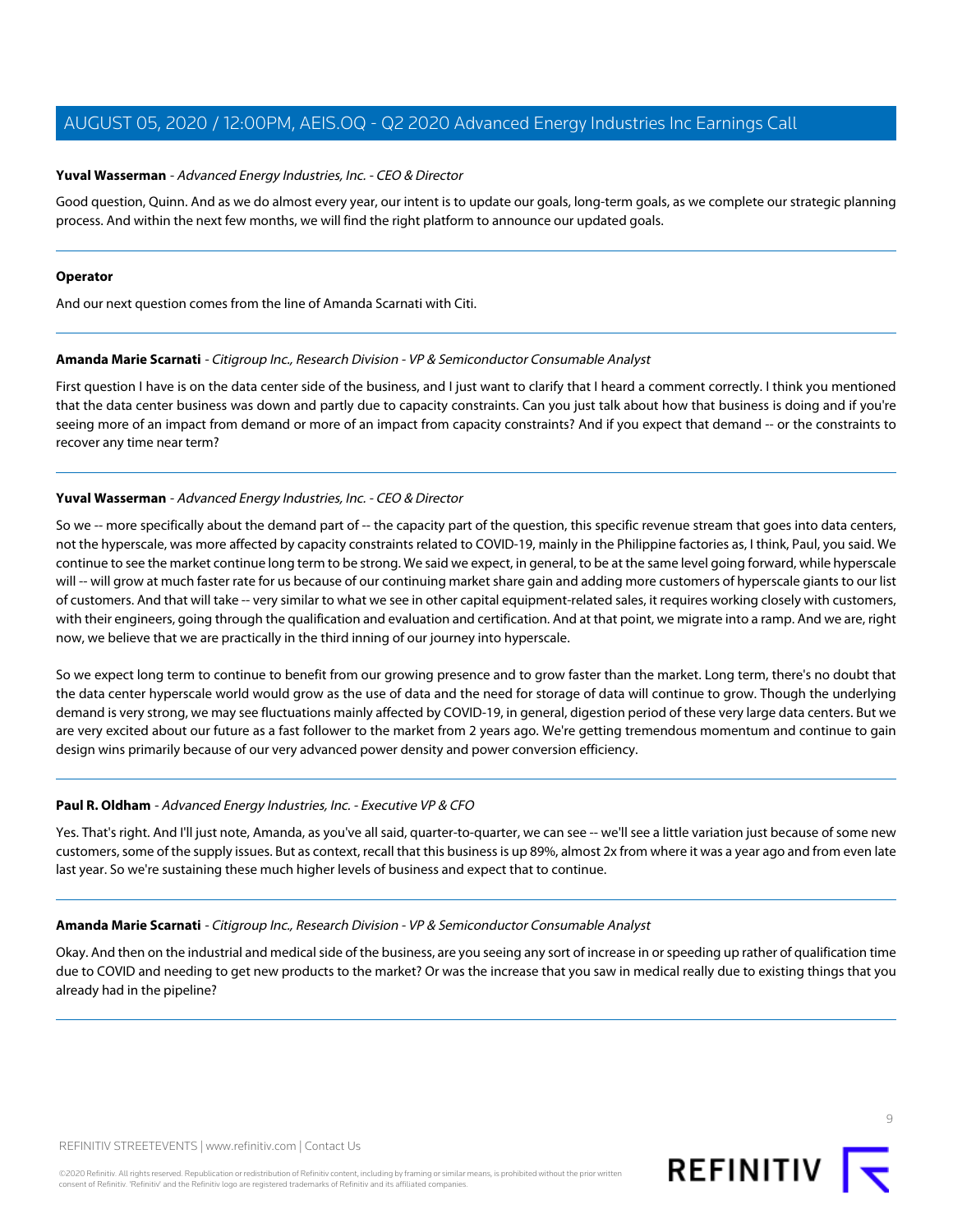## **Yuval Wasserman** - Advanced Energy Industries, Inc. - CEO & Director

I'm not sure if we see a dramatic change in the evaluation time of the -- of our products in medical. I think we -- obviously, we saw a very mixed picture recently due to the increase in demand for our products for solutions that are directly related to COVID-19, like respirators or gene sequencing tools. We continue to look at the medical application space as a growth engine for us. We are benefiting from the need, the current need for more capacity, but we also have new design wins that go into diagnostic and therapeutic applications that are not related to COVID-19.

To give you like a calibration, I think we grew our marketing -- our medical revenue from \$50 million to \$75 million.

## **Paul R. Oldham** - Advanced Energy Industries, Inc. - Executive VP & CFO

Yes. We're about \$75 million.

## **Yuval Wasserman** - Advanced Energy Industries, Inc. - CEO & Director

Yes. We're \$75 million right now. And last time we talked about it, we were 15 -- \$50 million.

## **Paul R. Oldham** - Advanced Energy Industries, Inc. - Executive VP & CFO

Yes. We said over \$50 million.

## **Yuval Wasserman** - Advanced Energy Industries, Inc. - CEO & Director

Over \$50 million. And we expect to continue to grow in this area. This is an area of investment, of interest. It has all the attributes that we like to see in a target market, customized solutions for critical applications, sticky relationship with a customer. And once you get designed in and qualified, it becomes a long-term annuity.

#### <span id="page-9-0"></span>**Operator**

And our next question comes from the line of Mehdi Hosseini with Susquehanna.

#### **Mehdi Hosseini** - Susquehanna Financial Group, LLLP, Research Division - Senior Analyst

I joined the call late, so I apologize if I'm asking a question that has already come up. A couple of big picture items. I go back to the targeted goals of more than \$1.5 billion of revenue and pro forma earning of \$650 million. So you -- on the revenue side, if I just look at your June quarter and annualize it, you're not that far from the targeted revenue. But on the EPS, perhaps there is some catching up, and that has to do with additional leverage that is realized due to a better cost structure. Is that the right way to think about what you did and how you're tracking against this long-term growth?

#### **Yuval Wasserman** - Advanced Energy Industries, Inc. - CEO & Director

Let me talk about the revenue. Yes, let me talk about our revenue, Mehdi. As I said earlier, I think maybe you came late to the call, we anticipate to update our long-term aspirational goals within a few months after we finish our strategic planning process. And as we said earlier multiple times, in Q1 and this quarter, we were making progress, really great progress towards our long-term goals. And I think in some aspects of the plan, we are ahead of plan. We're ahead of plan in the integration of Artesyn. We're ahead of plan in our growth rate. So when it comes to updating the future projection of the company, we will provide that within a few months.

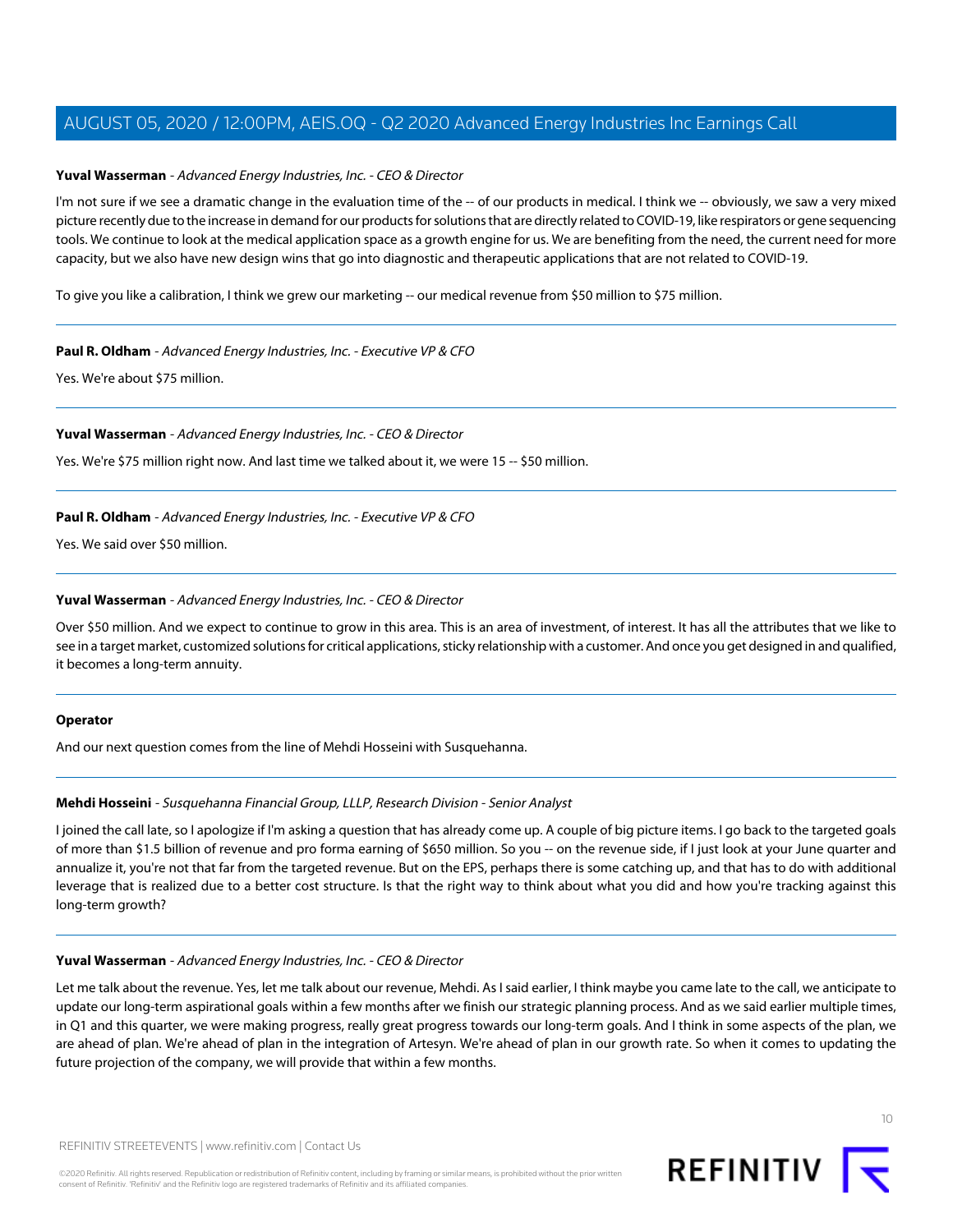And about gross margin, do you want to maybe talk about that?

# **Paul R. Oldham** - Advanced Energy Industries, Inc. - Executive VP & CFO

Yes. Let me just talk about the rest of the model. Because you're right, we are approaching on the revenue side, we're getting closer. But recall that our model was a fully synergized model. And we're making great progress on synergies. As I said, we basically achieved our Phase 1 synergy goals within the first 3 quarters. We thought that would take us 18 to 24 months. But we need to achieve our Phase 2 goals to achieve that, the EPS, to your comments. So we feel like we're in good shape. We're actually tracking a little bit ahead of our plan. We're seeing the benefit from faster revenue growth as many of our markets have recovered and we've grown share in data centers. But we'll continue to work on executing that synergy plan and driving the leverage in the business over the next several quarters, driving towards those long-term goals.

## **Yuval Wasserman** - Advanced Energy Industries, Inc. - CEO & Director

One more comment about this, Mehdi. I wouldn't expect our business evolution to be linear, right? We live in a dynamic environment. We live in a very -- especially now, very large fluctuations related to COVID-19. But the one thing we also need to note, as we note in our prepared comments today, we are selectively and purposefully investing more in R&D in some really, really important growth engines that in some time during the trajectory, in developing our long-term strategy, we make decisions that are related to future growth. As we made a comment today, we have increased our R&D spend going forward to address some really unique growth opportunities in the semiconductor etch that we're pursuing right now in collaboration with key OEMs. And we have decided to increase our spending in R&D. And as I said earlier, we're very bullish about our ability to meet our long-term goals, but it may not be linear.

## **Mehdi Hosseini** - Susquehanna Financial Group, LLLP, Research Division - Senior Analyst

Sure. It's just -- I think in how your list of problems have changed on a year-over-year basis, and now you have good problems, and that leads to my follow-up question. You're also showing a rebound in the net cash per share. And what are the plans for that, assuming that, that trend were to continue?

And then maybe I'll just add one more follow-up. How do you see semiconductor revenue into next year, assuming that memory mix would pick up and that's where your sweetest spot is? And I expect continued growth, but I just -- I would love to hear your view. So what to do with the cash? And...

# **Yuval Wasserman** - Advanced Energy Industries, Inc. - CEO & Director

So let me -- yes, let me start with capital deployment. We were very open and clear about our capital deployment strategy, and we will continue to focus on actively looking for additional acquisitions. We were, obviously, doing a great job deleveraging our debt, and we periodically review internally and with our Board whether or not we would like to execute on opportunistic shares buyback and other return to shareholders. We have a strong deleveraging power and cash generation power, and our intent is to deploy our capital.

When it comes to long-term semiconductor projections, listen to our customers. At SEMICON West and reading some of you guys' reports, we're very constructive about the future. And we believe that long term, 2021 is perceived and expected to be a strong year for semi. And obviously, we will be benefited from that, not only because of the fact that we will grow with the market. We continue to gain market share. We continue to cross-sell embedded power products into semi. We continue to increase our SAM. And for that reason, we continue to focus on our mission to grow faster than the market we serve.

#### **Operator**

And our next question comes from the line of Krish Sankar with Cowen and Company.

REFINITIV STREETEVENTS | [www.refinitiv.com](https://www.refinitiv.com/) | [Contact Us](https://www.refinitiv.com/en/contact-us)

©2020 Refinitiv. All rights reserved. Republication or redistribution of Refinitiv content, including by framing or similar means, is prohibited without the prior written consent of Refinitiv. 'Refinitiv' and the Refinitiv logo are registered trademarks of Refinitiv and its affiliated companies.

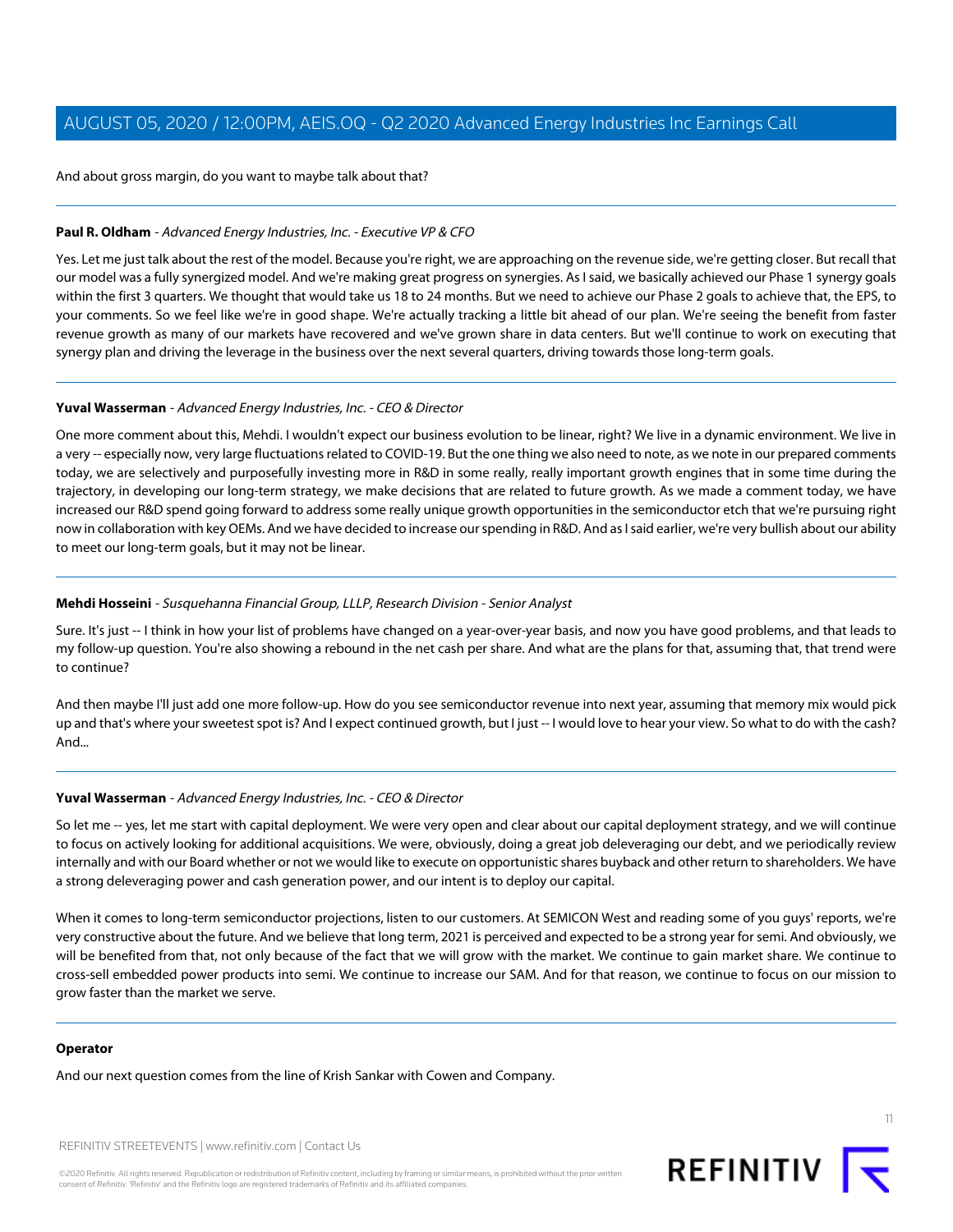## <span id="page-11-0"></span>**Krish Sankar** - Cowen and Company, LLC, Research Division - MD & Senior Research Analyst

I had a few of them. You were -- is there a way you can characterize or quantify what your market share on the semiconductor side is between NAND and DRAM?

#### **Yuval Wasserman** - Advanced Energy Industries, Inc. - CEO & Director

We never looked at that, that way, and we never dissected our market share between DRAM and NAND. Some of our products end up on our customers' machines that may end up to either/or, logic or memory or DRAM and NAND, not always we know exactly what the target application is within the fab. So I don't believe we have that.

#### **Krish Sankar** - Cowen and Company, LLC, Research Division - MD & Senior Research Analyst

Got it. Got it. No worries. And then on the data center side of your revenues, is there a way to characterize what percentage of your data center revenue is from hyperscale?

## **Yuval Wasserman** - Advanced Energy Industries, Inc. - CEO & Director

I don't -- do we...

## **Paul R. Oldham** - Advanced Energy Industries, Inc. - Executive VP & CFO

We haven't broken that out at this point, Krish.

#### **Krish Sankar** - Cowen and Company, LLC, Research Division - MD & Senior Research Analyst

All right. No worries. And then just a final question for Yuval. When you look at hyperscale and look at some of the telecom networking side, my understanding is that most of them are like kind of going towards like 48-volt on the equipment side. Do you actually see the products merging down the road between hyperscale and telecom? Or do you think there's still going to be a distinct difference between the 2?

# **Yuval Wasserman** - Advanced Energy Industries, Inc. - CEO & Director

We see some talks about cross-pollination. Right now, from our perspective, we are excited and focused on the migration to 48 volts in data center hyperscale. And we bring to the table unique technical advantage that came with the Artesyn innovation and engineering teams, more specifically related to power conversion efficiency and power density, which means basically you can increase the power without dramatically increase your footprint or your volume of the box, and that means power density.

Related to that, the ability to go to market quickly with innovative and leading solutions as a -- and time to market plays an important role here. And as we go from a fast follower into a leader and enable customers with time to market, we also believe that our margins will improve.

#### **Operator**

And our next question comes from the line of Pavel Molchanov with Raymond James.

REFINITIV STREETEVENTS | [www.refinitiv.com](https://www.refinitiv.com/) | [Contact Us](https://www.refinitiv.com/en/contact-us)

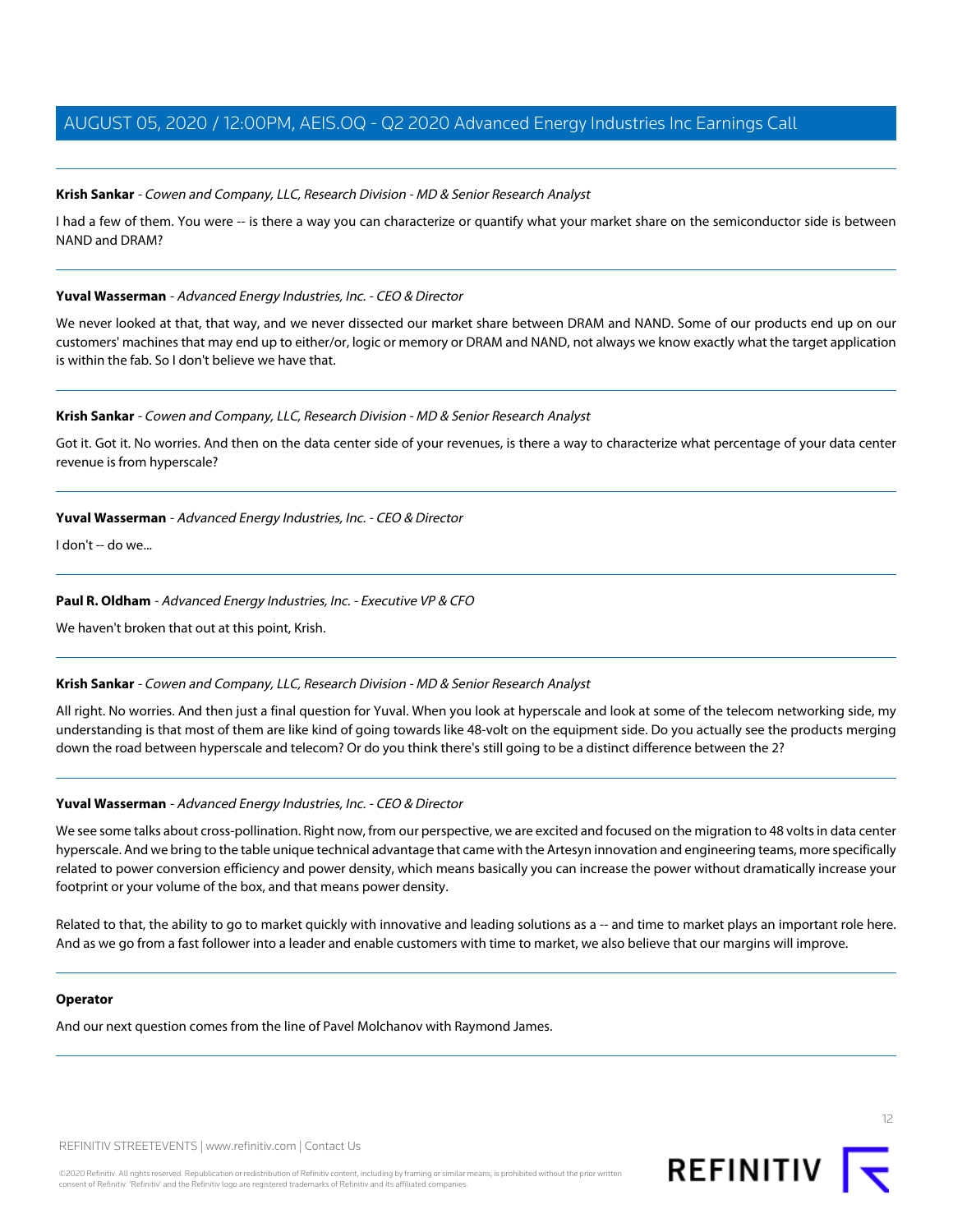# <span id="page-12-0"></span>**Pavel S. Molchanov** - Raymond James & Associates, Inc., Research Division - Energy Analyst

Kind of a quirky regulatory issue. Now that Hong Kong is no longer kind of treated independently under U.S. law for trade purposes, I'm curious if you have any customers in Hong Kong or purchasing through Hong Kong that may be affected by the technology transfer restrictions.

## **Paul R. Oldham** - Advanced Energy Industries, Inc. - Executive VP & CFO

Yes. We don't have any large customers that we service out of Hong Kong. Obviously, we have operations there. There are transactions that flow through there, but we don't see any change or impact to us as a result of the recent changes from a day-to-day or transaction activity.

#### **Pavel S. Molchanov** - Raymond James & Associates, Inc., Research Division - Energy Analyst

Understood. Okay. That's good to hear. And then a balance sheet question. You're continuing to pay down pretty modest amounts, \$4.4 million of debt per quarter. But obviously, you have \$380 million of cash on the balance sheet. Is there any rationale for accelerating the debt paydown since that is one of your stated goals for capital allocation?

## **Paul R. Oldham** - Advanced Energy Industries, Inc. - Executive VP & CFO

Yes. It's a really good question, Pavel. And as you've seen, we have brought the debt down modestly. Our view, as the environment has changed with the lower interest rates and, frankly, our ability to lock in extremely favorable financing, is that we don't anticipate bringing that debt down very quickly. We'll see how interest rates go. But as you recall, with the swap we put in place earlier in Q2, our net cost -- our total cost of debt is around 1.25% or lower. So that's -- in that rate environment, we don't see really an advantage to accelerating the debt payback beyond the modest amounts we've been doing.

# **Pavel S. Molchanov** - Raymond James & Associates, Inc., Research Division - Energy Analyst

Okay. And then just a quick one on your geographic sales mix. Latin America right now stands out as the hardest hit global region from the pandemic. I'm curious, what exposure, if any, you have to customers kind of Mexico and South America regions?

# **Paul R. Oldham** - Advanced Energy Industries, Inc. - Executive VP & CFO

Certainly, South America, I'd say, it's quite small. There is some, mostly from embedded power products. And Mexico, there is certainly some exposure because we have customers that have -- for embedded power that have operations in Mexico. But all in, it would be our smallest of our various regions.

#### **Operator**

And I'm showing no further questions. And I would like to turn the conference back over to Yuval Wasserman for any further remarks.

#### **Yuval Wasserman** - Advanced Energy Industries, Inc. - CEO & Director

Thanks, everybody, for joining us today. We had a great quarter despite of COVID-19. We continue to outperform and do better on the short-term and long-term plans. Excited about the projection of the company and the future of the company, and I'm looking forward to talking to many of you during the quarter. Thank you.